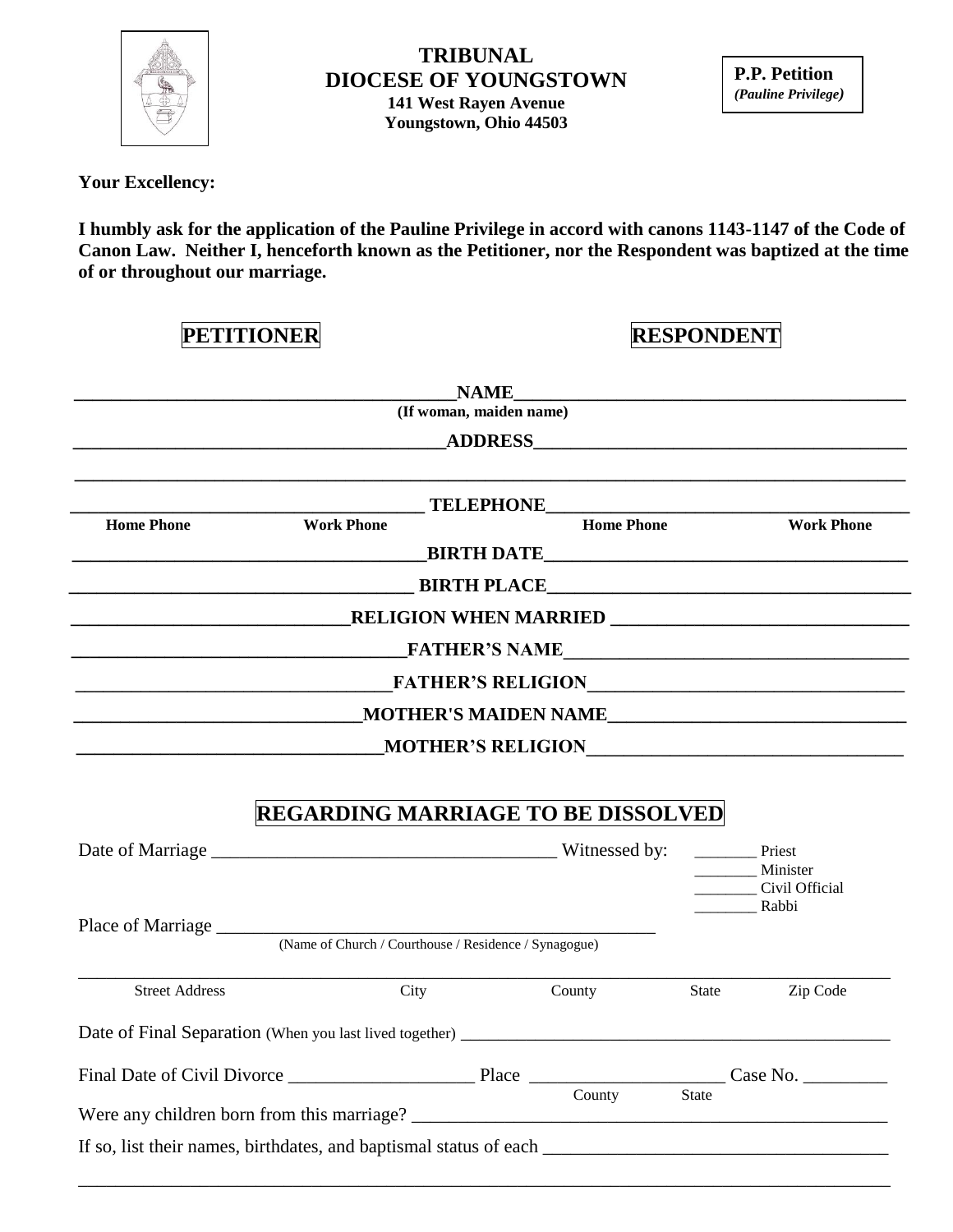### **CONCERNING THE PETITIONER**

# a) \_\_\_\_\_\_\_\_\_\_\_\_\_\_\_\_\_\_\_\_\_\_\_\_\_\_\_\_\_\_\_\_\_\_\_\_\_\_\_\_\_\_\_\_\_\_\_\_\_\_\_\_\_\_\_\_\_\_\_\_\_\_\_\_\_\_\_\_\_\_\_\_\_\_\_\_\_\_ Name of Spouse Marriage Date/Place Divorce Date/Place Divorce Date/Place b) \_\_\_\_\_\_\_\_\_\_\_\_\_\_\_\_\_\_\_\_\_\_\_\_\_\_\_\_\_\_\_\_\_\_\_\_\_\_\_\_\_\_\_\_\_\_\_\_\_\_\_\_\_\_\_\_\_\_\_\_\_\_\_\_\_\_\_\_\_\_\_\_\_\_\_\_\_\_ Name of Spouse Marriage Date/Place Divorce Date/Place Divorce Date/Place  $c)$   $\overline{\phantom{a}}$   $\overline{\phantom{a}}$   $\overline{\phantom{a}}$   $\overline{\phantom{a}}$   $\overline{\phantom{a}}$   $\overline{\phantom{a}}$   $\overline{\phantom{a}}$   $\overline{\phantom{a}}$   $\overline{\phantom{a}}$   $\overline{\phantom{a}}$   $\overline{\phantom{a}}$   $\overline{\phantom{a}}$   $\overline{\phantom{a}}$   $\overline{\phantom{a}}$   $\overline{\phantom{a}}$   $\overline{\phantom{a}}$   $\overline{\phantom{a}}$   $\overline{\phantom{a}}$  Name of Spouse **Marriage Date/Place** Divorce Date/Place **Divorce Date/Place** 2) In what religion was the Petitioner reared as a child? 3) Please list all churches Petitioner attended from birth until final separation from Respondent: a) \_\_\_\_\_\_\_\_\_\_\_\_\_\_\_\_\_\_\_\_\_\_\_\_\_\_\_\_\_\_\_\_\_\_\_\_\_\_\_\_\_\_\_\_\_\_\_\_\_\_\_\_\_\_\_\_\_\_\_\_\_\_\_\_\_\_\_\_\_\_\_\_\_\_\_\_\_\_ Name of Church Address Address Denomination b) \_\_\_\_\_\_\_\_\_\_\_\_\_\_\_\_\_\_\_\_\_\_\_\_\_\_\_\_\_\_\_\_\_\_\_\_\_\_\_\_\_\_\_\_\_\_\_\_\_\_\_\_\_\_\_\_\_\_\_\_\_\_\_\_\_\_\_\_\_\_\_\_\_\_\_\_\_\_ Name of Church Address Address Denomination  $c)$   $\overline{\phantom{a}}$   $\overline{\phantom{a}}$   $\overline{\phantom{a}}$   $\overline{\phantom{a}}$   $\overline{\phantom{a}}$   $\overline{\phantom{a}}$   $\overline{\phantom{a}}$   $\overline{\phantom{a}}$   $\overline{\phantom{a}}$   $\overline{\phantom{a}}$   $\overline{\phantom{a}}$   $\overline{\phantom{a}}$   $\overline{\phantom{a}}$   $\overline{\phantom{a}}$   $\overline{\phantom{a}}$   $\overline{\phantom{a}}$   $\overline{\phantom{a}}$   $\overline{\phantom{a}}$  Name of Church **Address** Address **Denomination**

1) List all of Petitioner's marriages and divorces in chronological order:

 **Please provide the full name, address and relationship of family members who can testify to the non-baptism of the Petitioner throughout the marriage being investigated.**

| a)            |      |                       |              |              | b)           |      |                       |              |              |
|---------------|------|-----------------------|--------------|--------------|--------------|------|-----------------------|--------------|--------------|
|               | Name |                       |              | Relationship |              | Name |                       |              | Relationship |
|               |      | <b>Street Address</b> |              |              |              |      | <b>Street Address</b> |              |              |
|               | City |                       | State        | Zip          |              | City |                       | State        | Zip          |
| $\mathbf{c})$ |      |                       |              |              | $\mathbf{d}$ |      |                       |              |              |
|               | Name |                       |              | Relationship |              | Name |                       |              | Relationship |
|               |      | <b>Street Address</b> |              |              |              |      | <b>Street Address</b> |              |              |
|               | City |                       | <b>State</b> | Zip          |              | City |                       | <b>State</b> | Zip          |

4) What is the Petitioner's present religious status since final separation from Respondent?

\_\_\_\_\_\_ I am a catechumen under instruction in the Catholic Faith.

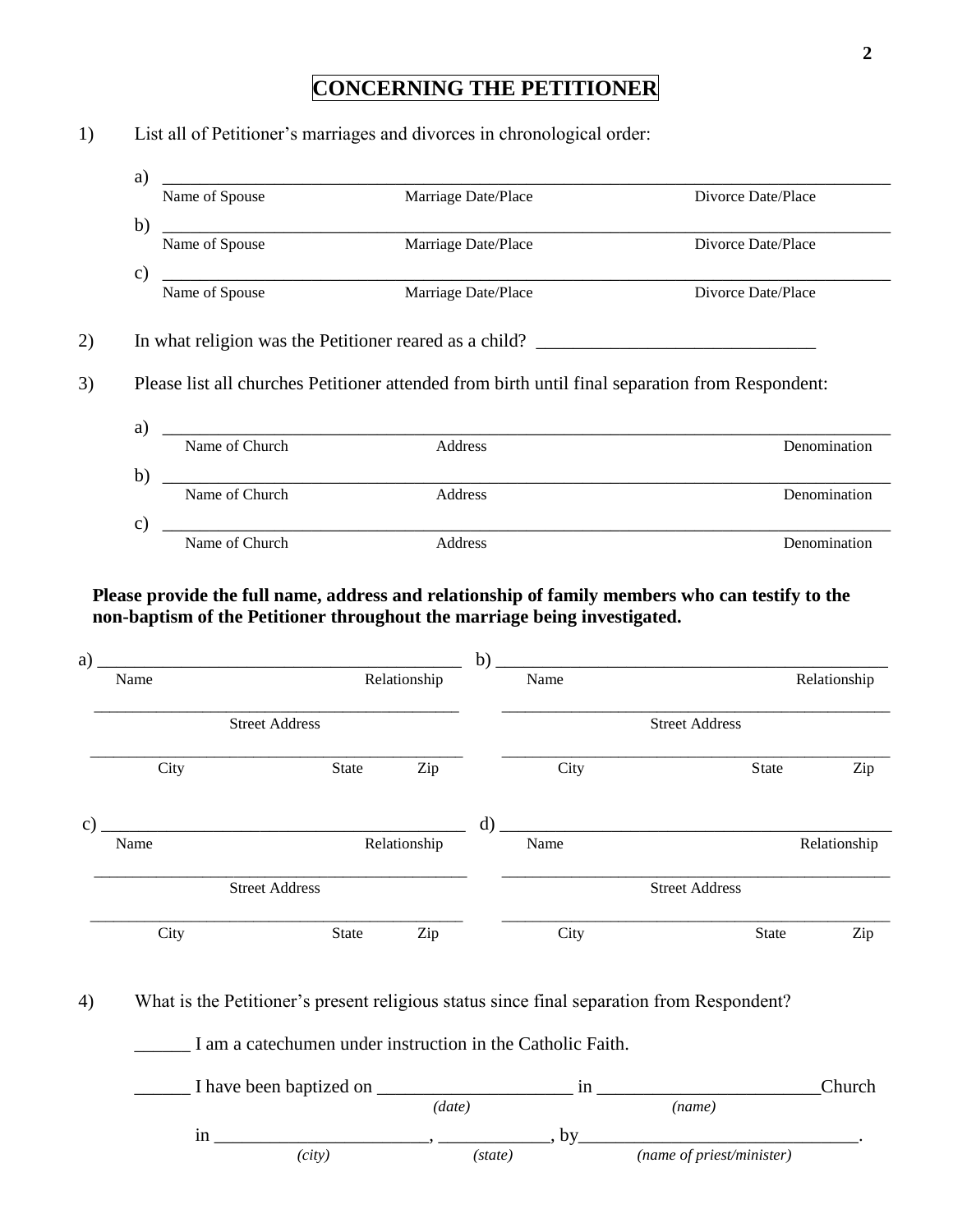### **CONCERNING THE RESPONDENT**

a) \_\_\_\_\_\_\_\_\_\_\_\_\_\_\_\_\_\_\_\_\_\_\_\_\_\_\_\_\_\_\_\_\_\_\_\_\_\_\_\_\_\_\_\_\_\_\_\_\_\_\_\_\_\_\_\_\_\_\_\_\_\_\_\_\_\_\_\_\_\_\_\_\_\_\_\_\_\_ Name of Spouse Marriage Date/Place Divorce Date/Place Divorce Date/Place b) \_\_\_\_\_\_\_\_\_\_\_\_\_\_\_\_\_\_\_\_\_\_\_\_\_\_\_\_\_\_\_\_\_\_\_\_\_\_\_\_\_\_\_\_\_\_\_\_\_\_\_\_\_\_\_\_\_\_\_\_\_\_\_\_\_\_\_\_\_\_\_\_\_\_\_\_\_\_ Name of Spouse Marriage Date/Place Divorce Date/Place Divorce Date/Place  $c)$   $\overline{\phantom{a}}$   $\overline{\phantom{a}}$   $\overline{\phantom{a}}$   $\overline{\phantom{a}}$   $\overline{\phantom{a}}$   $\overline{\phantom{a}}$   $\overline{\phantom{a}}$   $\overline{\phantom{a}}$   $\overline{\phantom{a}}$   $\overline{\phantom{a}}$   $\overline{\phantom{a}}$   $\overline{\phantom{a}}$   $\overline{\phantom{a}}$   $\overline{\phantom{a}}$   $\overline{\phantom{a}}$   $\overline{\phantom{a}}$   $\overline{\phantom{a}}$   $\overline{\phantom{a}}$  Name of Spouse **Marriage Date/Place** Divorce Date/Place **Divorce Date/Place** 2) In what religion was the Respondent reared as a child? \_\_\_\_\_\_\_\_\_\_\_\_\_\_\_\_\_\_\_\_\_\_\_ 3) Please list all churches Respondent attended from birth until final separation from Petitioner: a) \_\_\_\_\_\_\_\_\_\_\_\_\_\_\_\_\_\_\_\_\_\_\_\_\_\_\_\_\_\_\_\_\_\_\_\_\_\_\_\_\_\_\_\_\_\_\_\_\_\_\_\_\_\_\_\_\_\_\_\_\_\_\_\_\_\_\_\_\_\_\_\_\_\_\_\_\_\_ Name of Church Address Denomination b) \_\_\_\_\_\_\_\_\_\_\_\_\_\_\_\_\_\_\_\_\_\_\_\_\_\_\_\_\_\_\_\_\_\_\_\_\_\_\_\_\_\_\_\_\_\_\_\_\_\_\_\_\_\_\_\_\_\_\_\_\_\_\_\_\_\_\_\_\_\_\_\_\_\_\_\_\_\_ Name of Church Address Address Denomination  $c)$   $\hspace{0.5cm}$   $\hspace{0.5cm}$   $\hspace{0.5cm}$   $\hspace{0.5cm}$   $\hspace{0.5cm}$   $\hspace{0.5cm}$   $\hspace{0.5cm}$   $\hspace{0.5cm}$   $\hspace{0.5cm}$   $\hspace{0.5cm}$   $\hspace{0.5cm}$   $\hspace{0.5cm}$   $\hspace{0.5cm}$   $\hspace{0.5cm}$   $\hspace{0.5cm}$   $\hspace{0.5cm}$   $\hspace{0.5cm}$   $\hspace{0.5cm}$ 

1) List all of Respondent's marriages and divorces in chronological order:

 **Please provide the full name, address and relationship of family members who can testify to the non-baptism of the Respondent throughout the marriage being investigated.**

Name of Church **Address** Address **Denomination** 

| a)            |      |                       |              |              | b)      |      |                       |              |              |
|---------------|------|-----------------------|--------------|--------------|---------|------|-----------------------|--------------|--------------|
|               | Name |                       |              | Relationship |         | Name |                       |              | Relationship |
|               |      | <b>Street Address</b> |              |              |         |      | <b>Street Address</b> |              |              |
|               | City |                       | State        | Zip          |         | City |                       | State        | Zip          |
| $\mathbf{c})$ |      |                       |              |              | $\rm d$ |      |                       |              |              |
|               | Name |                       |              | Relationship |         | Name |                       |              | Relationship |
|               |      | <b>Street Address</b> |              |              |         |      | <b>Street Address</b> |              |              |
|               | City |                       | <b>State</b> | Zip          |         | City |                       | <b>State</b> | Zip          |

4) What is the Respondent's present religious status since final separation from the Petitioner?

| Is there any possibility of reconciliation between the Petitioner and the Respondent? |  |
|---------------------------------------------------------------------------------------|--|
| $\Box$ Yes<br>$\Box$ No                                                               |  |

\_\_\_\_\_\_\_\_\_\_\_\_\_\_\_\_\_\_\_\_\_\_\_\_\_\_\_\_\_\_\_\_\_\_\_\_\_\_\_\_\_\_\_\_\_\_\_\_\_\_\_\_\_\_\_\_\_\_\_\_\_\_\_\_\_\_\_\_\_\_\_\_\_\_\_\_\_\_\_